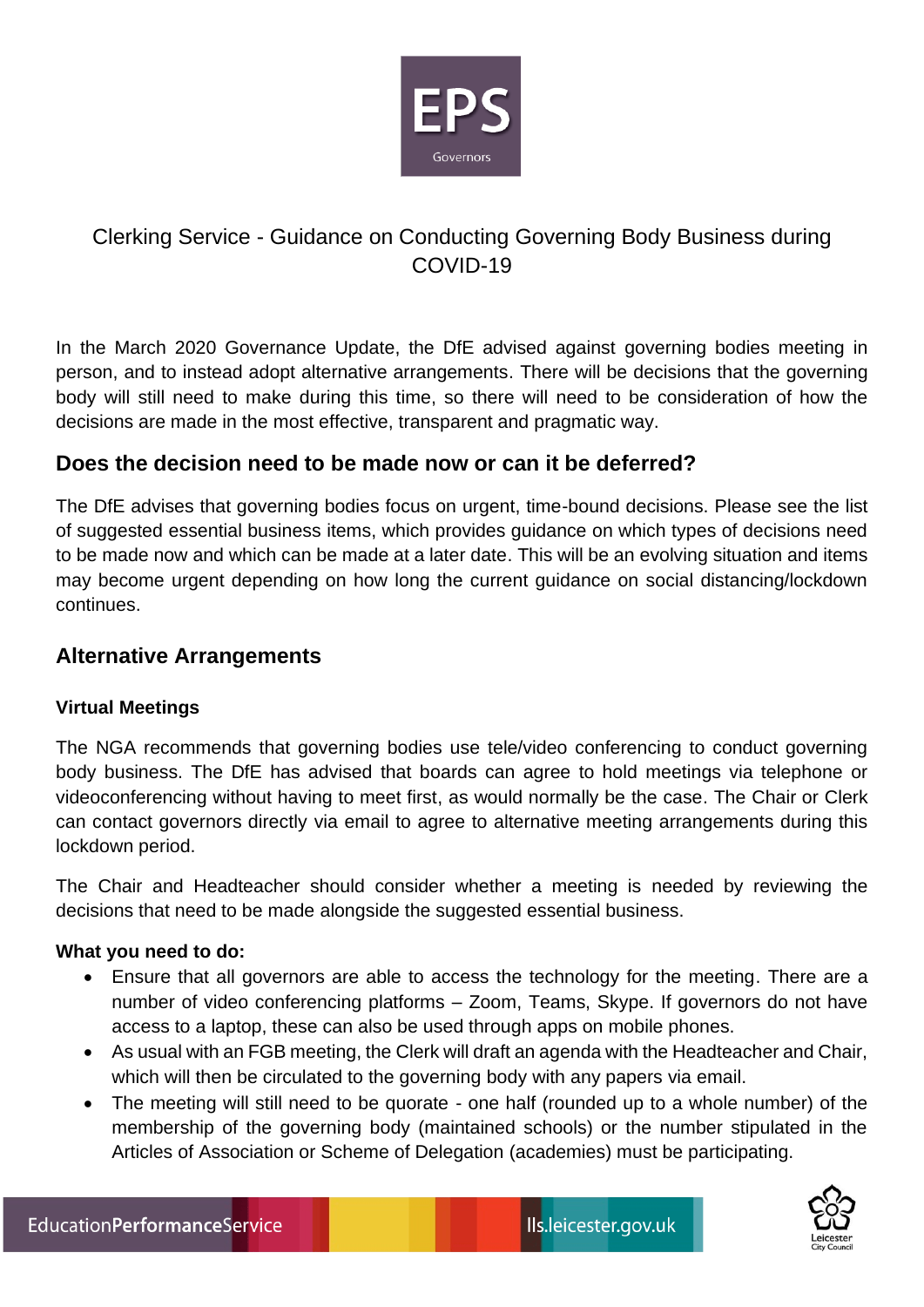• As with a normal governing body meeting, the Clerk will take minutes of the meeting recording any decisions and actions. The minutes may be more succinct than for face-to-face meetings as lengthy virtual meetings are harder to manage and minute and it is recommended that the meeting is kept as short as possible, without curtailing the opportunity for governors to ask appropriate questions.

#### Key Points

- Ensure governors are still able to fully participate using the new arrangements.
- Consider the wellbeing of the Headteacher and SLT when deciding whether to have a meeting

The NGA recommends that governing bodies arrange virtual meetings via tele or video conferencing rather than agreeing business via email due to the lack of immediacy of email and the inability to have real-time discussions. However, there may be a case where agreement by email is the most effective way to make a decision – particularly if there is a narrative included and discussion is not needed, for example:

- Co-option or appointment of a governor if this is deemed to be urgent
- Agreement of the school's budget

## **Decisions Via Email**

#### **What you need to do:**

- Clerk, Headteacher or Chair send an email to **all** governors clearly outlining the decision that needs to be made with options
- Provide a deadline for the reply
- Governors 'reply all' to the message
- The majority of governors must reply
- If governors do not respond, the Clerk should send a chasing email to those governors, copying in the Chair.
- Once all replies have been received, the clerk should retain a copy of the email train in the official minute file

#### Key Points

• Keep the Clerk in the loop, particularly if decisions are being made via email. There needs to be a record of these decisions held in the minute file.

#### **Other Key Documents:**

- NGA guidance includes a section on 'Making virtual meetings work'
- Governance Updates (DfE)
- LA model Remote attendance policy



 $\overline{\phantom{a}}$